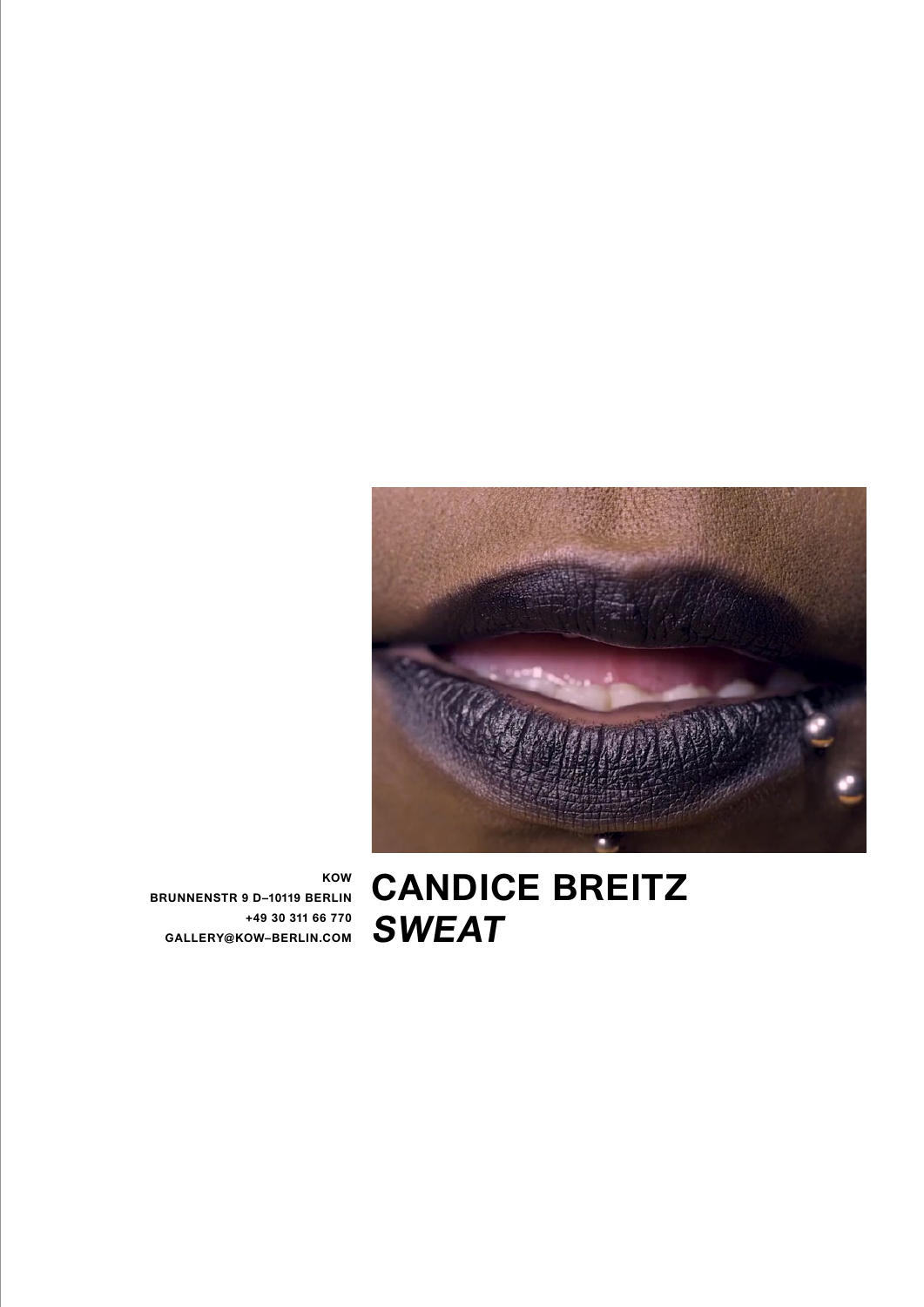

Sweat (2018) is a companion film to Breitz's thirteen-channel video installation TLDR (2017). In their own words, ten members of a community of Cape Town-based sex workers—all of whom are affiliated as activists with SWEAT (the Sex Workers Education & Advocacy Taskforce)—offer a series of anecdotes and insights into their lives and labour. Their ten-tweet-long statements (each statement has a length of no more than 1400 characters) are drawn from a series of longer interviews (which were shot in Cape Town in February 2017).

The full interviews can be viewed on Vimeo.

Sweat has a duration of approximately 25 minutes. It can be installed either as a singlechannel installation (on a large flatscreen monitor, or as a wall-sized projection), or as a ten-channel video installation (in which case each individual's narrative is looped on a separate flatscreen monitor).



## **Sweat, 2018**

Single-channel video, colour, sound, loop Duration: Approximately 25 minutes Edition of 10 + 2 AP

Featuring Zoe Black, Connie, Duduzile Dlamini, Emmah, Gabbi, Regina High, Jenny, Jowi, Tenderlove, Nosipho 'Provocative' Vidima. Narrated by Xanny Stevens. Conceived and produced in dialogue with SWEAT (Sex Workers Education & Advocacy Taskforce), Cape Town, South Africa.

viewing link: https://vimeo.com/273618555